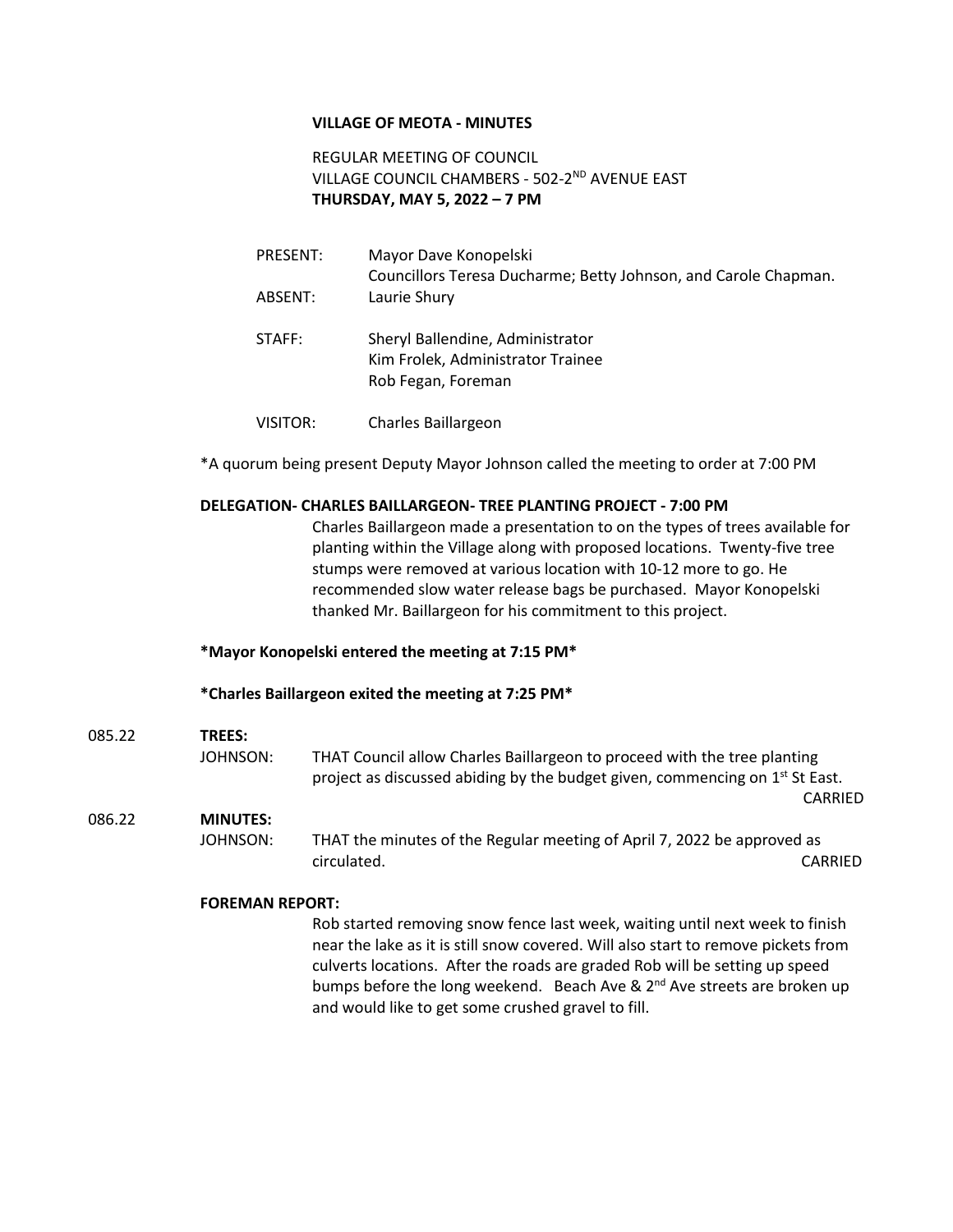### 087.22 **TRACTOR QUOTES:**

DUCHARME: THAT Council accept Parkland Farm Equipment quote with trade-in for a new Kubota #M5-091HDCC12 tractor, M37-2 loader-self leveling with Multi-coupler and 8'-13' Sno Wing blade in the amount of \$68,500 plus taxes. CARRIED

#### 088.22 **UMAAS CONVENTION REGISTRATION:**

JOHNSON: THAT Council authorize Kim Frolek to attend the UMAAS convention in Saskatoon, June 7-10, 2022 with all expenses paid by the Village. CARRIED

#### 089.22 **EDUCATION MILL RATES:**

CHAPMAN: THAT Council acknowledge the 2022 Education Property Tax Mill rates as set by the province of Saskatchewan as follows:

> Agriculture 1.42 mills Residential 4.54 mills Commercial/Industrial 6.86 mills Resource 9.88 mills

> > CARRIED

## 090.22 **K & S ASPHALT QUOTE – 2 ND AVE E:**

DUCHARME: THAT Council approve K & S Asphalt's quote to utility patch  $2^{nd}$  Ave E in the amount of \$2,184.00 plus taxes and authorize the Administrator to sign the quote. CARRIED

#### 091.22 **CANADA SUMMER JOBS AGREEMENT:**

JOHNSON: THAT the Administrator be authorized to sign the Canada Summer Jobs agreement with Employment and Social Development Canada. CARRIED

## 092.22 **BYLAW 6-2022 FIRE PROTECTION SERVICES- GLASLYN AND RM OF PARKDALE:**

- JOHNSON: THAT Bylaw 06-2022, being a Bylaw to provide for entering into an Agreement for the furnishing of Fire Protection Services, be introduced and read a first time. CARRIED
- 093.22 CHAPMAN: THAT Bylaw 06-2022 be read a second time. CARRIED
- 094.22 DUCHARME: THAT Bylaw 06-2022 receive all three readings at this meeting.

CARRIED UNANIMOUSLY

095.22 JOHNSON: THAT Bylaw 06-2022, being a Fire Protection Services agreement, **attached** to and forming part of these minutes, be read a third time and adopted. CARRIED

# 096.22 **BYLAW 7-2022 MUTUAL AID – MOOSOMIN FIRST NATION:** CHAPMAN: THAT Bylaw 07-2022, being a Bylaw to provide for entering into a Mutual Aid Agreement for the furnishing of Emergency Services, be introduced and read a

first time. CARRIED 097.22 DUCHARME: THAT Bylaw 07-2022 be read a second time. CARRIED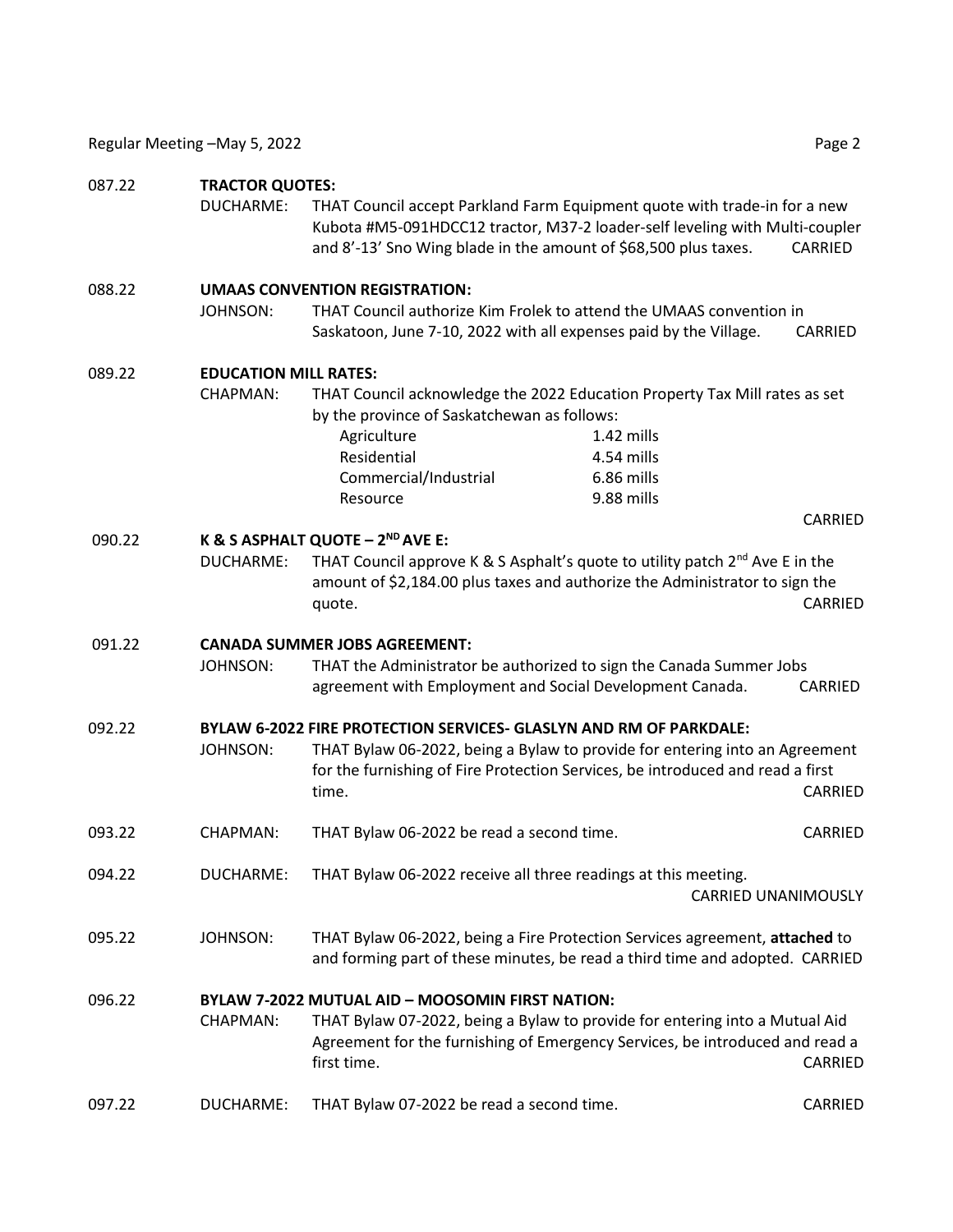Regular Meeting –May 5, 2022 **Page 3** Page 3

| 098.22 | <b>JOHNSON:</b>                                                        | THAT Bylaw 07-2022 receive all three readings at this meeting.<br><b>CARRIED UNANIMOUSLY</b>                                                                                                                                                      |         |  |
|--------|------------------------------------------------------------------------|---------------------------------------------------------------------------------------------------------------------------------------------------------------------------------------------------------------------------------------------------|---------|--|
|        |                                                                        |                                                                                                                                                                                                                                                   |         |  |
| 099.22 | CHAPMAN:                                                               | THAT Bylaw 07-2022, being a Mutual Aid Agreement, attached to and forming<br>part of these minutes, be read a third time and adopted.                                                                                                             | CARRIED |  |
| 100.22 | <b>DUCHARME:</b>                                                       | <b>BYLAW 8-2022 MUTUAL AID - SAULTEAUX FIRST NATION:</b><br>THAT Bylaw 08-2022, being a Bylaw to provide for entering into a Mutual Aid<br>Agreement for the furnishing of Emergency Services, be introduced and read a<br>first time.<br>CARRIED |         |  |
| 101.22 | <b>JOHNSON:</b>                                                        | THAT Bylaw 08-2022 be read a second time.                                                                                                                                                                                                         | CARRIED |  |
| 102.22 | CHAPMAN:                                                               | THAT Bylaw 08-2022 receive all three readings at this meeting.<br><b>CARRIED UNANIMOUSLY</b>                                                                                                                                                      |         |  |
| 103.22 | DUCHARME:                                                              | THAT Bylaw 08-2022 being a Mutual Aid Agreement, attached to and forming<br>part of these minutes, be read a third time and adopted.                                                                                                              | CARRIED |  |
| 104.22 |                                                                        | <b>NORTHBOUND PLANNING DEVELOPMENT OFFICER REPORT- APRIL 2022:</b>                                                                                                                                                                                |         |  |
|        | CHAPMAN:                                                               | THAT the Northbound Planning Development Officers report for the month of<br>April 2022 be approved and attached.                                                                                                                                 | CARRIED |  |
|        | <b>GOPHER CONTROL 2022: DISCUSSION</b>                                 |                                                                                                                                                                                                                                                   |         |  |
|        | NORTHBOUND PLANNING - FCM GRANT FUNDING- ASSET MANAGEMENT- INFORMATION |                                                                                                                                                                                                                                                   |         |  |
|        | <b>HALL MAINTENANCE POSITION- DISCUSSION</b>                           |                                                                                                                                                                                                                                                   |         |  |
| 105.22 | MICDAW DEVELOPMENT AGREEMENT - CAMPGROUND                              |                                                                                                                                                                                                                                                   |         |  |
|        | CHAPMAN:                                                               | THAT the Mayor and Administrator be authorized to sign the Development<br>Agreement with MicDaw Enterprises Ltd. regarding their campground as                                                                                                    |         |  |

**attached**. CARRIED

# **MEOTA BALL DIAMOND RENTAL- DISCUSSION**

# 106.22 **ADMINISTRATOR TRAINEE SALARY:** JOHNSON: THAT the Administrator Trainee salary be increased to \$50,000 per year, effective May 1, 2022. CARRIED